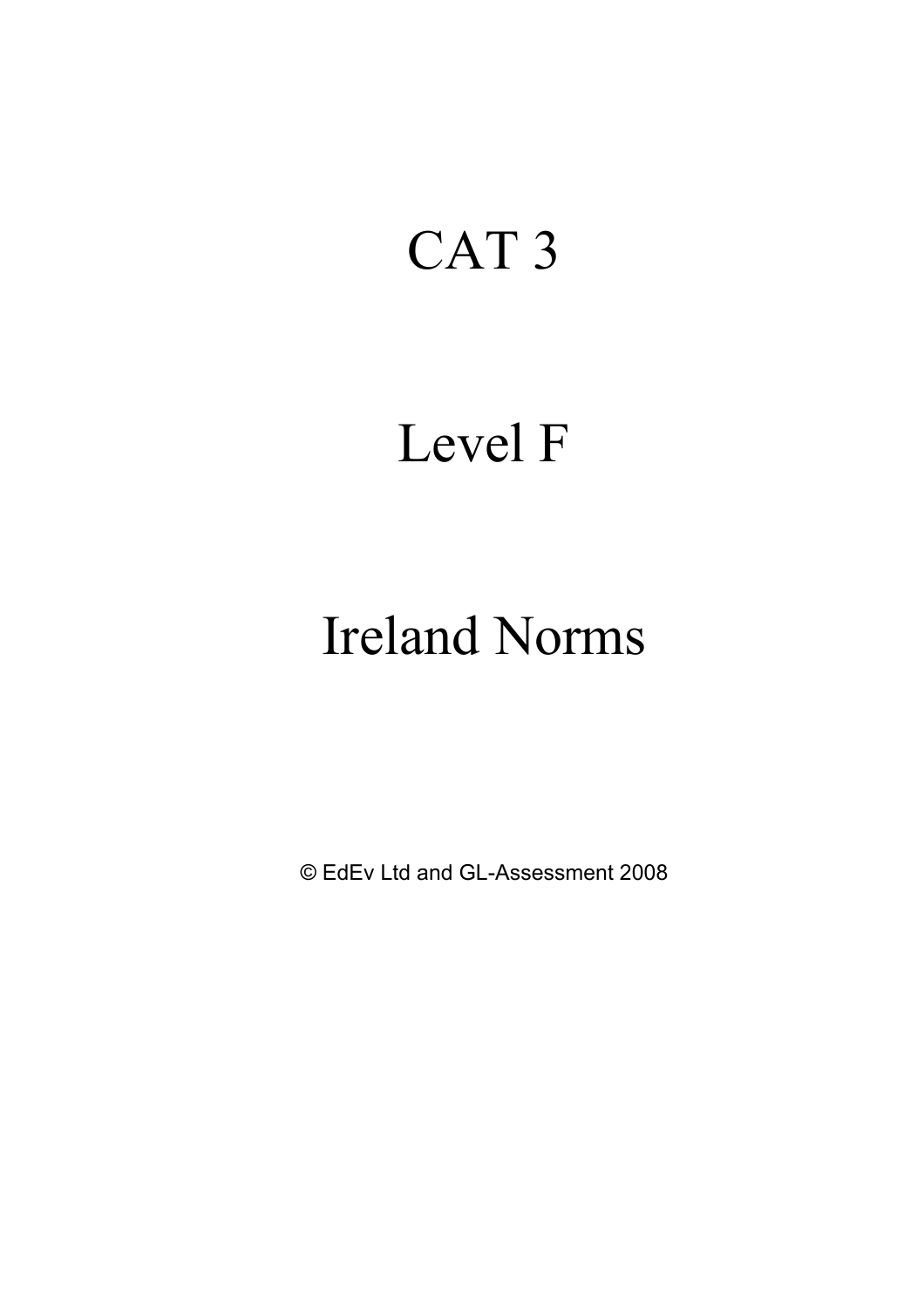### **Table 1. CAT Level F – Verbal Battery: Norms for ages 13:06 to 15:00+ (2nd years typically)**

|                         | <b>Standard</b> |                         |                         |
|-------------------------|-----------------|-------------------------|-------------------------|
| Raw                     | Age             |                         |                         |
| <b>Score</b>            | <b>Score</b>    | <b>Stanine</b>          | PR                      |
| $\bf{0}$                | 59              | 1                       | 1                       |
| 1                       | 59              | $\overline{1}$          | 1                       |
| $\overline{\mathbf{2}}$ | 59              | 1                       | 1                       |
| 3                       | 59              | 1                       | 1                       |
| 4                       | 59              | 1                       | 1                       |
| 5                       | 59              | 1                       | 1                       |
| 6                       | 59              | $\overline{1}$          | 1                       |
| 7                       | 59              | 1                       | 1                       |
| 8                       | 61              | 1                       | 1                       |
| 9                       | 61              | $\overline{1}$          | 1                       |
| 10                      | 61              | 1                       | 1                       |
| 11                      | 63              | 1                       | 1                       |
| 12                      | 64              | 1                       | 1                       |
| 13                      | 65              | $\overline{1}$          | 1                       |
| 14                      | 65              | 1                       | 1                       |
| 15                      | 66              | 1                       | 1                       |
| 16                      | 67              | $\overline{1}$          | 1                       |
| 17                      | 68              | 1                       | $\overline{c}$          |
| 18                      | 69              | 1                       | $\overline{2}$          |
| 19                      | 69              | $\overline{1}$          | $\overline{2}$          |
| 20                      | 70              | 1                       | $\overline{2}$          |
| 21                      | 71              | $\overline{1}$          | 3                       |
| 22                      | 72              | 1                       | 3                       |
| 23                      | 72              | $\mathbf{1}$            | 3                       |
| 24                      | 74              | $\overline{2}$          | $\overline{\mathbf{4}}$ |
| 25                      | 74              | $\overline{2}$          | $\overline{4}$          |
| 26                      | 75              | $\overline{c}$          | 5                       |
| 27                      | 76              | $\overline{\mathbf{c}}$ | 5                       |
| 28                      | 77              | $\overline{c}$          | 6                       |
| 29                      | 77              | 2                       | 6                       |
| 30                      | 78              | $\overline{2}$          | $\overline{7}$          |
| 31                      | 79              | $\overline{2}$          | 8                       |
| 32                      | 80              | $\overline{2}$          | 9                       |
| 33                      | 80              | $\overline{c}$          | 9                       |
| 34                      | 81              | $\overline{\mathbf{c}}$ | 10                      |
| 35                      | 82              | 3                       | 12                      |
| 36                      | 83              | 3                       | 13                      |
| 37                      | 83              | 3                       | 13                      |
| 38                      | 84              | 3                       | 14                      |
| 39                      | 85              | 3                       | 15                      |
| 40                      | 86              | 3                       | 18                      |
| 41                      | 87              | $\overline{3}$          | 19                      |
| 42                      | 87              | 3                       | 19                      |
| 43                      | 88              | 3                       | 21                      |

| Raw<br><b>Score</b> | <b>Standard</b><br>Age<br><b>Score</b> | <b>Stanine</b> | <b>PR</b> |
|---------------------|----------------------------------------|----------------|-----------|
| 44                  | 89                                     | 4              | 23        |
| 45                  | 90                                     | 4              | 25        |
| 46                  | 91                                     | 4              | 27        |
| 47                  | 91                                     | 4              | 27        |
| 48                  | 92                                     | 4              | 30        |
| 49                  | 93                                     | 4              | 32        |
| 50                  | 94                                     | 4              | 34        |
| 51                  | 94                                     | 4              | 34        |
| 52                  | 95                                     | 4              | 37        |
| 53                  | 96                                     | 4              | 40        |
| 54                  | 97                                     | 5              | 42        |
| 55                  | 98                                     | 5              | 45        |
| 56                  | 98                                     | 5              | 45        |
| 57                  | 99                                     | 5              | 47        |
| 58                  | 100                                    | 5              | 50        |
| 59                  | 101                                    | 5              | 53        |
| 60                  | 101                                    | 5              | 53        |
| 61                  | 103                                    | 5              | 58        |
| 62                  | 103                                    | 5              | 58        |
| 63                  | 105                                    | 6              | 63        |
| 64                  | 106                                    | 6              | 66        |
| 65                  | 107                                    | 6              | 68        |
| 66                  | 108                                    | 6              | 70        |
| 67                  | 110                                    | 6              | 75        |
| 68                  | 111                                    | 6              | 77        |
| 69                  | 113                                    | $\overline{7}$ | 81        |
| 70                  | 114                                    | $\overline{7}$ | 82        |
| 71                  | 116                                    | 7              | 86        |
| 72                  | 118                                    | 8              | 88        |
| 73                  | 121                                    | 8              | 92        |
| 74                  | 123                                    | 8              | 94        |
| 75                  | 126                                    | 8              | 96        |
| 76                  | 130                                    | 9              | 98        |
| 77                  | 137                                    | 9              | 99        |
| 78                  | 141                                    | 9              | 99        |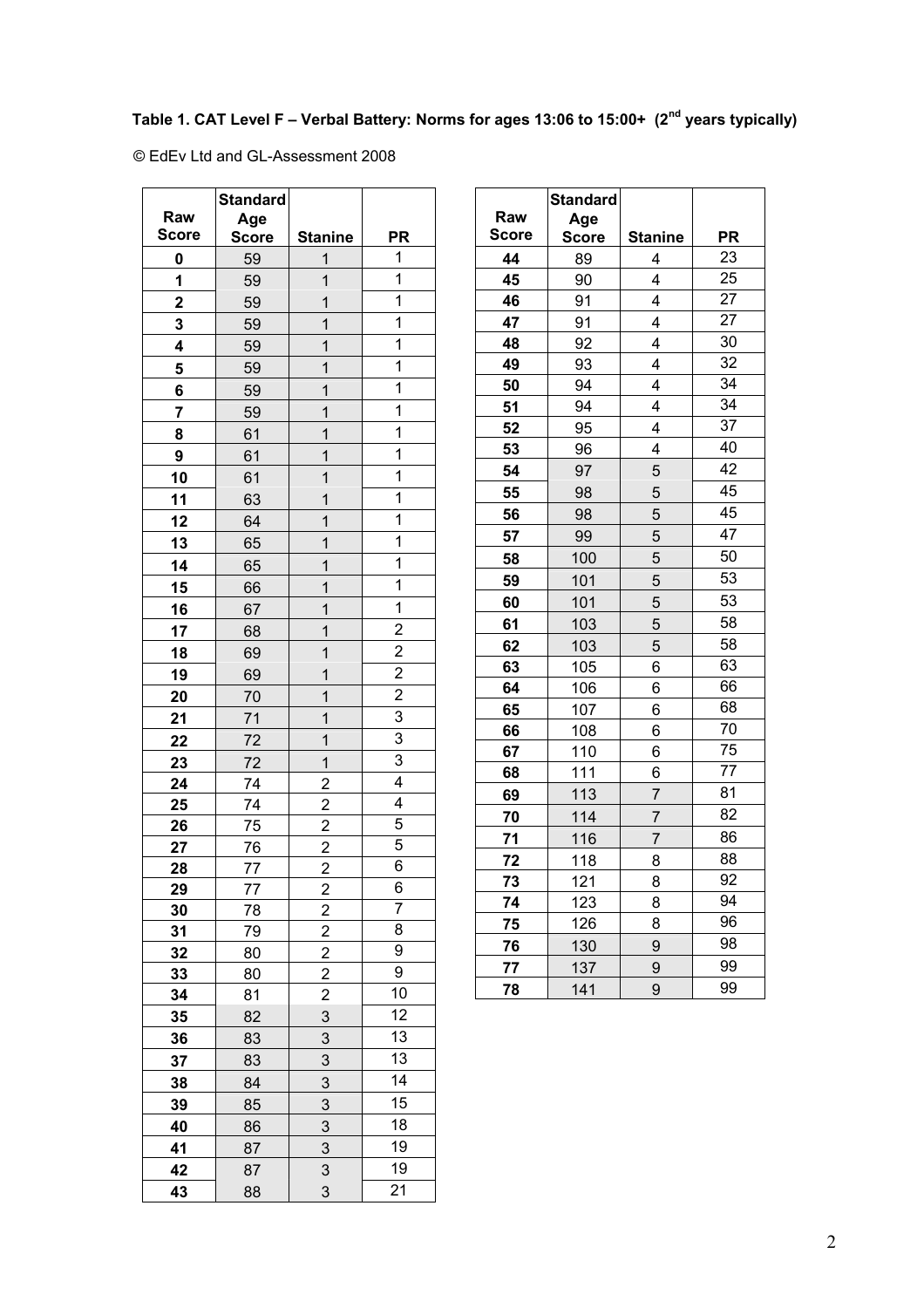### **Table 2. CAT Level F - Quantitative Battery : Norms for ages 13:06 to 15:00+ (2nd years typically)**

|                | <b>Standard</b> |                         |                                  |
|----------------|-----------------|-------------------------|----------------------------------|
| Raw            | Age             |                         |                                  |
| <b>Score</b>   | <b>Score</b>    | <b>Stanine</b>          | PR<br>$\mathbf{1}$               |
| 0              | 59              | $\overline{1}$          | $\overline{1}$                   |
| 1              | 59              | 1                       | $\overline{1}$                   |
| $\overline{2}$ | 59              | 1                       | $\mathbf{1}$                     |
| 3              | 59              | 1                       |                                  |
| 4              | 59              | 1                       | $\mathbf{1}$<br>$\mathbf{1}$     |
| 5              | 59              | 1                       | $\mathbf{1}$                     |
| 6              | 61              | 1                       |                                  |
| 7              | 64              | 1                       | $\overline{\mathbf{1}}$          |
| 8              | 66              | 1                       | $\mathbf{1}$                     |
| 9              | 69              | $\overline{1}$          | $\overline{\mathbf{c}}$          |
| 10             | 70              | $\overline{1}$          | $\overline{\mathbf{c}}$          |
| 11             | 71              | 1                       | 3                                |
| 12             | 73              | $\mathbf{1}$            | $\overline{4}$                   |
| 13             | 75              | $\overline{\mathbf{c}}$ | 5                                |
| 14             | 76              | $\overline{2}$          | 5                                |
| 15             | 77              | $\overline{2}$          | $\overline{6}$<br>$\overline{7}$ |
| 16             | 78              | $\overline{2}$          |                                  |
| 17             | 79              | $\overline{2}$          | 8                                |
| 18             | 80              | $\overline{2}$          | 9                                |
| 19             | 81              | $\overline{c}$          | 10                               |
| 20             | 82              | $\overline{3}$          | 12                               |
| 21             | 84              | 3                       | 14                               |
| 22             | 85              | $\overline{3}$          | 16                               |
| 23             | 86              | 3                       | 18                               |
| 24             | 87              | 3                       | 19                               |
| 25             | 89              | 4                       | 23                               |
| 26             | 90              | 4                       | 25                               |
| 27             | 91              | $\overline{4}$          | 27                               |
| 28             | 92              | 4                       | 30                               |
| 29             | 93              | 4                       | 32                               |
| 30             | 95              | 4                       | 37                               |
| 31             | 96              | 4                       | 40                               |
| 32             | 97              | 5                       | 42                               |
| 33             | 98              | 5                       | 45                               |
| 34             | 100             | 5                       | 50                               |
| 35             | 101             | 5                       | 53                               |
| 36             | 102             | 5                       | 55                               |
| 37             | 103             | 5                       | 58                               |
| 38             | 104             | 6                       | 61                               |
| 39             | 106             | 6                       | 66                               |
| 40             | 107             | 6                       | 68                               |
| 41             | 108             | 6                       | 70                               |
| 42             | 109             | 6                       | 73                               |
| 43             | 111             | 6                       | 77                               |

| Raw<br><b>Score</b> | <b>Standard</b><br>Age<br>Score | Stanine | PR |
|---------------------|---------------------------------|---------|----|
| 44                  | 112                             | 7       | 79 |
| 45                  | 113                             | 7       | 81 |
| 46                  | 115                             | 7       | 84 |
| 47                  | 116                             | 7       | 86 |
| 48                  | 118                             | 7       | 88 |
| 49                  | 119                             | 8       | 90 |
| 50                  | 120                             | 8       | 91 |
| 51                  | 122                             | 8       | 93 |
| 52                  | 125                             | 8       | 95 |
| 53                  | 126                             | 8       | 96 |
| 54                  | 129                             | 9       | 97 |
| 55                  | 133                             | 9       | 99 |
| 56                  | 137                             | 9       | 99 |
| 57                  | 139                             | 9       | 99 |
| 58                  | 141                             | 9       | 99 |